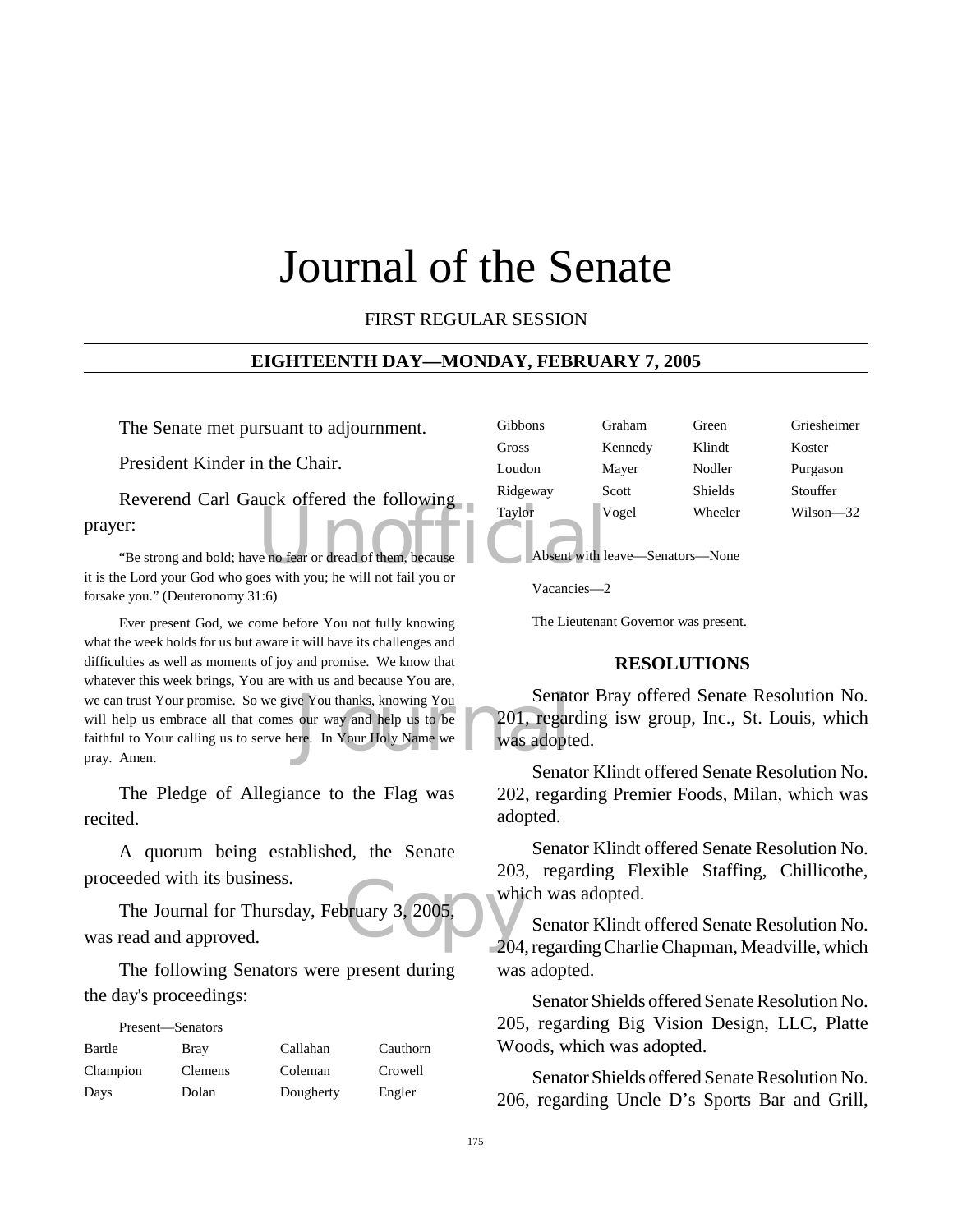Saint Joseph, which was adopted.

Senator Graham offered Senate Resolution No. 207, regarding the Fortieth Anniversary of Campus Lutheran Church, Columbia, which was adopted.

Senator Graham offered Senate Resolution No. 208, regarding David T. Hestir, Columbia, which was adopted.

Senator Graham offered Senate Resolution No. 209, regarding Jesse Lee "Jay" Curry, Jr., Columbia, which was adopted.

Senator Gross offered Senate Resolution No. 210, regarding the Fiftieth Wedding Anniversary of Mr. and Mrs. Earl Crites, Wentzville, which was adopted.

Ered Senate Resolution No.<br>Sociates, Belton, which was<br>Senator States Resolution No. No. 225, room Senator Koster offered Senate Resolution No. 211, regarding DGR Associates, Belton, which was adopted.

Senator Scott offered Senate Resolution No. 212, regarding sComm, Inc., Kansas City, which was adopted.

Senator Stouffer offered Senate Resolution No. 213, regarding the birth of Eli James Norris, Rochester, Minnesota, which was adopted.

h was adopted.<br>
Example 18 Senate Resolution<br>
Diathe, Kaptara Buerkle, Clathe, Ka Senator Kennedy offered Senate Resolution No. 214, regarding Gregory James Buerkle, St. Louis, which was adopted.

Senator Loudon offered Senate Resolution No. 215, regarding TechGuard Security, LLC, Chesterfield, which was adopted.

Resolution No. Senator Mayer offered Senate Resolution No. 216, regarding Pastor Nathaniel Andrew Ellis, Kennett, which was adopted.

Senator Vogel offered Senate Resolution No. 217, regarding National TRIO Day, which was adopted.

Senator Vogel offered Senate Resolution No. 218, regarding Dr. Howard Marshall, which was adopted.

Senator Crowell offered Senate Resolution No. 219, regarding the Jerry Ford Orchestra, Cape Girardeau, which was adopted.

Senator Nodler offered Senate Resolution No. 220, regarding Able Products, Joplin, which was adopted.

Senator Gross offered Senate Resolution No. 221, regarding the Fiftieth Wedding Anniversary of Mr. and Mrs. Richard Kemper, St. Charles, which was adopted.

Senator Gross offered Senate Resolution No. 222, regarding Benjamin Thomas Costello, St. Charles, which was adopted.

Senator Purgason offered Senate Resolution No. 223, regarding FundRaiser Software, West Plains, which was adopted.

Senator Engler offered Senate Resolution No. 224, regarding Mississippi Lime Company, Ste. Genevieve, which was adopted.

Senator Stouffer offered Senate Resolution No. 225, regarding the birth of Jessica Ann Chapman, Higginsville, which was adopted.

Senator Stouffer offered Senate Resolution No. 226, regarding Mr. and Mrs. John Bingham Marsh, which was adopted.

Senator Stouffer offered Senate Resolution No. 227, regarding Mr. and Mrs. Brian O'Neill, Olathe, Kansas, which was adopted.

Senator Wilson offered Senate Resolution No. 228, regarding P/Strada, LLC, which was adopted.

# **INTRODUCTION OF BILLS**

The following Bills and Joint Resolution were read the 1st time and ordered printed:

**SB 304**–By Ridgeway and Shields.

An Act to repeal sections 86.387 and 86.630, RSMo, and to enact in lieu thereof two new sections relating to police military leave.

**SB 305**–By Engler.

An Act to amend chapter 217, RSMo, by adding thereto one new section relating to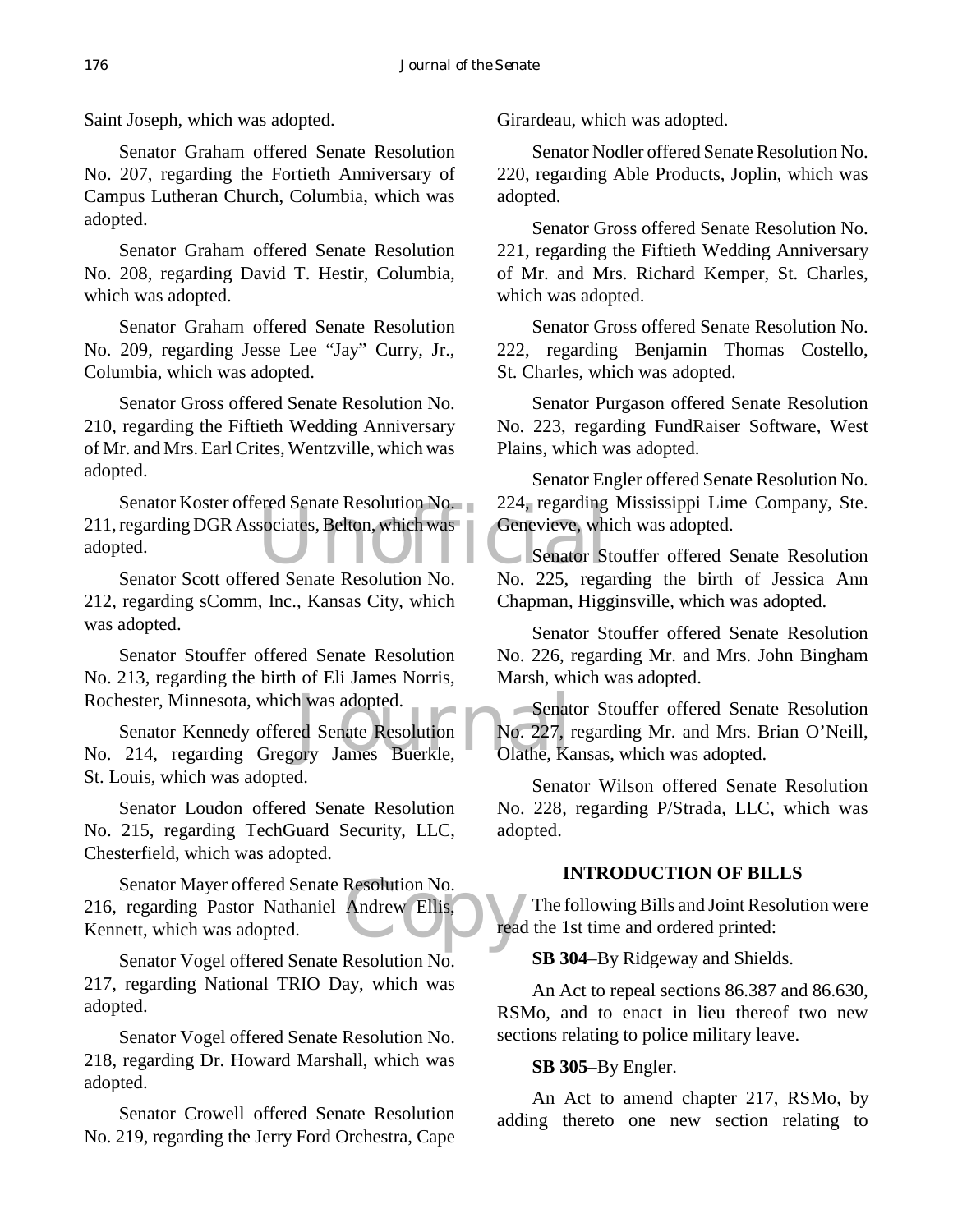minimum pay for certain corrections employees, with an effective date.

**SB 306**–By Purgason.

An Act to repeal section 105.458, RSMo, and to enact in lieu thereof one new section relating to school board members.

**SB 307**–By Purgason.

An Act to repeal section 105.454, RSMo, and to enact in lieu thereof one new section relating to city boards.

**SB 308**–By Purgason.

An Act to repeal sections 355.716 and 355.871, RSMo, and to enact in lieu thereof two new sections relating to not-for-profit corporations.

**SB 309**–By Wilson.

SJR 16-B<br>
al sections 571.010 and<br>
b enact in lieu thereof two<br>
b stun guns.<br>
voters of Mis An Act to repeal sections 571.010 and 571.030, RSMo, and to enact in lieu thereof two new sections relating to stun guns.

**SB 310**–By Champion.

An Act to repeal section 143.265, RSMo, and to enact in lieu thereof one new section relating to withholding of retirement income.

**SB 311**–By Dolan.

SB 311-By Dolan.<br>An Act to repeal section 227.240, RSMo, and<br>and in line thereof and accuracy in white the Govern to enact in lieu thereof one new section relating to highway rights-of-way.

**SB 312**–By Dolan.

TO TO THE MISSION CONTRACTOR THE An Act to repeal section 226.030, RSMo, and to enact in lieu thereof one new section relating to expanding the membership of the highways and transportation commission.

**SB 313**–By Dolan.

An Act to repeal section 304.580, RSMo, and to enact in lieu thereof four new sections relating to highway construction and work zones, with penalty provisions.

**SB 314**–By Dolan.

An Act to repeal section 227.240, RSMo, and to enact in lieu thereof one new section relating to

highway construction.

# **SB 315**–By Dolan.

An Act to repeal section 197.121, RSMo, and to enact in lieu thereof one new section relating to the licensure of health care facilities.

# **SB 316**–By Dolan.

An Act to repeal sections 192.665, 192.667, 197.200, 197.205, 197.210, 197.215, 197.220, 197.225, 197.230, and 197.235, RSMo, and to enact in lieu thereof twelve new sections relating to health care providers, with a penalty provision.

**SB 317**–By Mayer, Kennedy and Griesheimer.

An Act to repeal section 104.040, RSMo, and to enact in lieu thereof one new section relating to the highway patrol retirement system.

# **SJR 16**–By Gross.

Joint Resolution submitting to the qualified voters of Missouri, an amendment repealing sections 19 and  $25(c)(1)$  of article V of the Constitution of Missouri, and adopting two new sections in lieu thereof relating to judges of the supreme court.

# **MESSAGES FROM THE GOVERNOR**

The following messages were received from the Governor, reading of which was waived:

> OFFICE OF THE GOVERNOR State of Missouri Jefferson City 65101

February 3, 2005

TO THE SENATE OF THE 93rd GENERAL ASSEMBLY OF THE STATE OF MISSOURI:

I have the honor to transmit to you herewith for your advice and consent the following appointment:

Kevin S. Cahill, 7133 Stanford Avenue, University City, Saint Louis County, Missouri 63130, as a member of the Bi-State Development Agency of the Missouri-Illinois Metropolitan District, for a term ending November 10, 2005, and until his successor is duly appointed and qualified; vice, Kevin S. Cahill, withdrawn.

Respectfully submitted,

MATT BLUNT Governor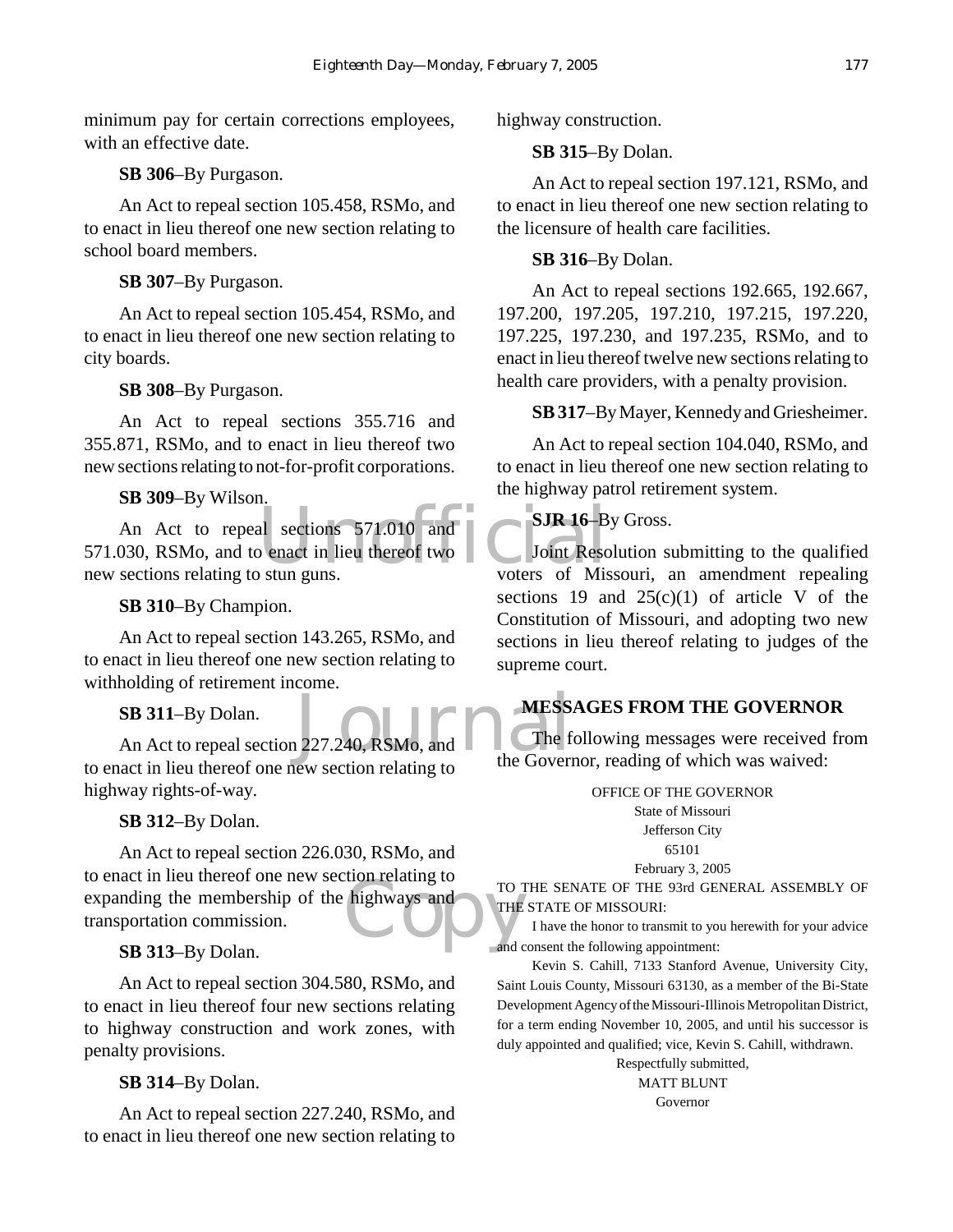Also,

OFFICE OF THE GOVERNOR State of Missouri Jefferson City 65101 February 4, 2005

TO THE SENATE OF THE 93rd GENERAL ASSEMBLY OF THE STATE OF MISSOURI:

I have the honor to transmit to you herewith for your advice and consent the following appointment:

Lawrence "Doyle" Childers, Post Office Box 127, Reeds Spring, Stone County, Missouri 65737, as the Director of the Department of Natural Resources, for a term ending at the pleasure of the Governor, and until his successor is duly appointed and qualified; vice, Stephen Mahfood.

> Respectfully submitted, MATT BLUNT Governor

Also,

OFFICE OF THE GOVERNOR State of Missouri Jefferson City 65101 February 4, 2005

TO THE SENATE OF THE 93rd GENERAL ASSEMBLY OF THE STATE OF MISSOURI:

I have the honor to transmit to you herewith for your advice and consent the following appointment:

nt:<br>
Post Office Box 127, Reeds<br>
737, as the member of the<br>
erm ending at the pleasure of Lawrence "Doyle" Childers, Post Office Box 127, Reeds Spring, Stone County, Missouri 65737, as the member of the Interstate Mining Commission, for a term ending at the pleasure of the Governor, and until his successor is duly appointed and qualified; vice, Stephen Mahfood.

> Respectfully submitted, MATT BLUNT Governor

Also,

OFFICE OF THE GOVERNO State of Missouri Jefferson City 65101 February 4, 2005

TO THE SENATE OF THE 93rd GENERAL ASSEMBLY OF THE STATE OF MISSOURI:

I have the honor to transmit to you herewith for your advice and consent the following appointment:

Lawrence "Doyle" Childers, Post Office Box 127, Reeds Spring, Stone County, Missouri 65737, as the member of the Midwest Interstate Low-Level Radioactive Waste Commission, for a term ending at the pleasure of the Governor, and until his successor is duly appointed and qualified; vice, Stephen Mahfood.

Respectfully submitted, MATT BLUNT Governor

Also,

OFFICE OF THE GOVERNOR

State of Missouri Jefferson City 65101

February 2, 2005

### **REORGANIZATION PLAN NO. 2**

**2005**

TO THE SENATE AND HOUSE OF REPRESENTATIVES OF THE STATE OF MISSOURI:

THE GOVERNOR CONTROL RESMo, I hereby transference of Missouri By virtue of the authority vested in me by the Constitution and laws of the State of Missouri, including the Omnibus State Reorganization Act of 1974 and sections 26.500 through 26.540, RSMo, I hereby transmit Reorganization Plan No. 2 of 2005, by Executive Order 05-08, to abolish the Division of Design and Construction within the Office of Administration, assign its responsibilities and functions to the Division of Facilities Management within the Office of Administration, and rename the Division of Facilities Management as the Division of Facilities Management, Design and Construction.

Respectfully submitted,

MATT BLUNT **GOVERNOR** 

#### **EXECUTIVE ORDER 05-08**

WHEREAS, the Division of Design and Construction within the Office of Administration was created by Section 8.120, RSMo, to supervise the design, construction, renovations and repair of state facilities; and

OR OF OTHER WHEREAS, the Division of Facilities Management within the Office of Administration was established by Executive Order 94-07 and Section 8.110, RSMo, to have responsibility for state leasing and facilities management; and

> WHEREAS, prior to 1994, responsibility for state leasing and facilities management resided with the Division of Design and Construction within the Office of Administration; and

> WHEREAS, the consolidation of the Division of Facilities Management and the Division of Design and Construction will benefit the citizens of the State of Missouri by promoting efficiency, avoiding duplication of services, and reducing costs; and

> WHEREAS, the Governor, in consultation with the Commissioner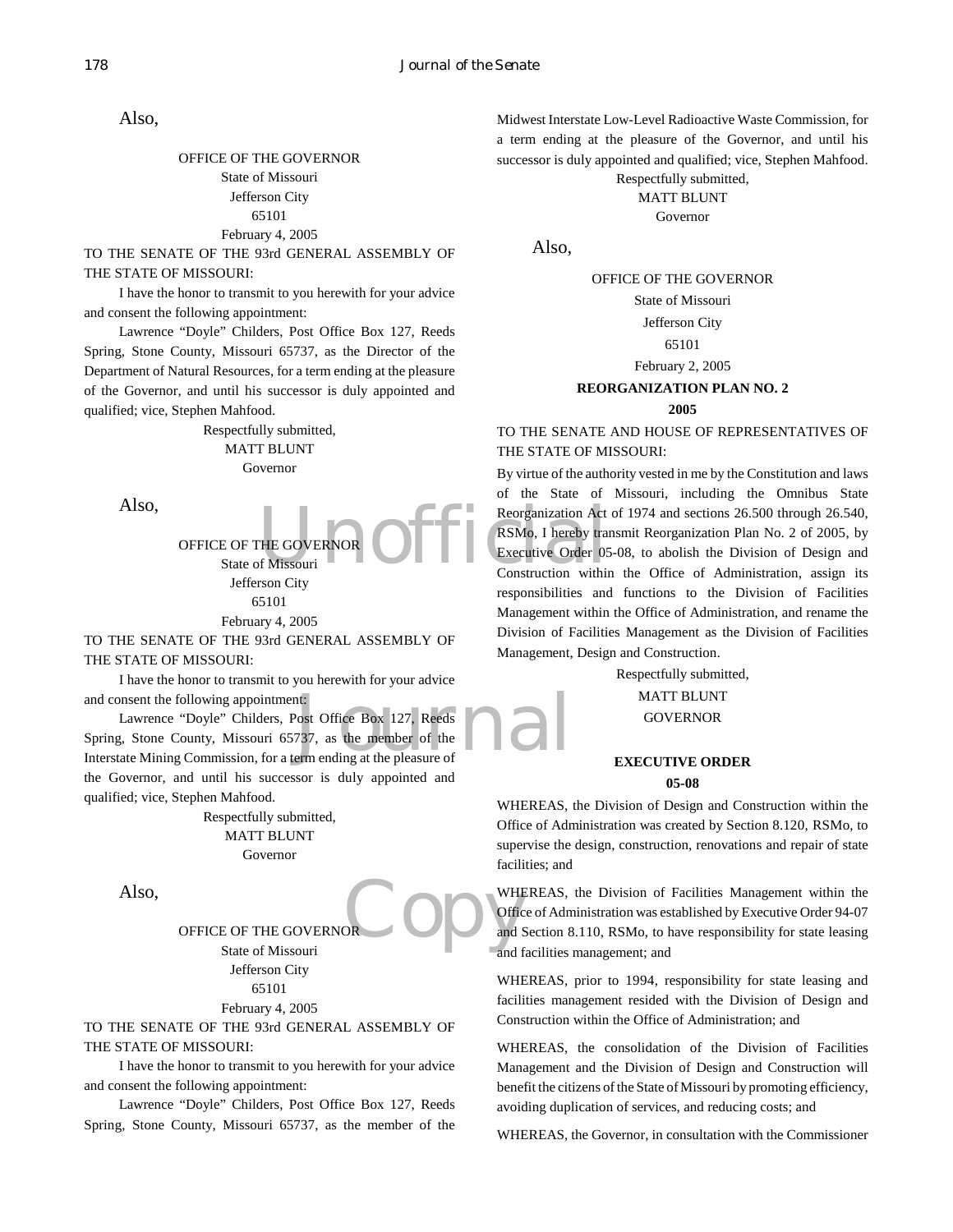of Administration, has determined that the best way to accomplish this consolidation is to abolish Division of Design and Construction and transfer its responsibilities and functions to the Division of Facilities Management.

NOW THEREFORE, I, Matt Blunt, Governor of the State of Missouri, by virtue of the authority vested in me by the Constitution and laws of the State of Missouri, including Article IV, Section 12, Missouri Constitution, Chapter 26, RSMo, and the Omnibus State Reorganization Act of 1974, hereby:

- 1. Abolish the Division of Design and Construction and transfer to the Division of Facilities Management the authority, powers, duties, functions, records, personnel, property, contracts, budgets, matters pending, and other pertinent vestiges of the Division of Design and Construction; and
- 2. Rename the Division of Facilities Management as the Division of Facilities Management, Design and Construction.

IN WITNESS WHEREOF, I have hereunto set my<br>
hand and caused to be affixed the Great Seal of the tate's service of<br>
State of Missouri, in the City of Jefferson, on this<br>
2nd day of February, 2005. (Seal) hand and caused to be affixed the Great Seal of the State of Missouri, in the City of Jefferson, on this 2nd day of February, 2005.

#### MATT BLUNT GOVERNOR

ATTEST:

ROBIN CARNAHAN SECRETARY OF STATE

Also,

OFFICE OF THE GOVERNOR State of Missouri Jefferson City 65101 February 2, 2005

#### **REORGANIZATION PLAN NO. 3**

**2005**

# ESENTATIVES OF Injure TO THE SENATE AND HOUSE OF REPRESENTATIVES OF THE STATE OF MISSOURI:

By virtue of the authority vested in me by the Constitution and laws of the State of Missouri, including the Omnibus State Reorganization Act of 1974 and sections 26.500 through 26.540, RSMo, I hereby transmit Reorganization Plan No. 3 of 2005, by Executive Order 05-09, providing for the transfer of the Missouri Head Injury Advisory Council from the Office of Administration to the Department of Health and Senior Services.

> Respectfully submitted, MATT BLUNT GOVERNOR

### **EXECUTIVE ORDER**

#### **05-09**

WHEREAS, the Missouri Head Injury Advisory Council was established in 1985 by Executive Order 85-06; and

WHEREAS, in 1986 the General Assembly gave the Missouri Head Injury Advisory Council statutory authority (Section 192.745, RSMo); and

WHEREAS, Section 192.745.2, RSMo assigned the Missouri Head Injury Advisory Council to the Division of General Services within the Office of Administration; and

WHEREAS, the Missouri Head Injury Advisory Council's responsibilities include promoting discussion of reducing the debilitating effects of head injuries and disseminates information on the prevention and rehabilitation of persons affected by head injuries, studies current prevention, treatment and rehabilitation technologies and recommends appropriate preparation and distribution of resources to provide services to head injured persons through private and public residential facilities, day programs and other specialized services, and recommending methods to improve the state's service delivery system and developing standards for funding or licensing of facilities, day programs and other specialized services; and

WHEREAS, the Department of Health and Senior Services' mission is to protect and promote the quality of life and health for all Missourians by developing and implementing programs and systems that provide information and education, effective regulation and oversight, quality services, and surveillance of diseases and conditions; and

conditions; and<br>DVERNORE DELAND MEREAS, WHEREAS, the Office of Administration and the Department of Health and Senior Services, with the consent of the Governor, have determined that the Missouri Head Injury Advisory Council should be assigned to Department of Health and Senior Services.

> NOW THEREFORE, I, Matt Blunt, Governor of the State of Missouri, by virtue of the authority vested in me by the Constitution and laws of the State of Missouri, including Article IV, Section 12, Missouri Constitution, Chapter 26, RSMo, and the Omnibus State Reorganization Act of 1974, hereby transfer the Missouri Head Injury Advisory Council to the Department of Health and Senior Services by a Type I transfer.

IN WITNESS WHEREOF, I have hereunto set my (Seal) hand and caused to be affixed the Great Seal of the State of Missouri, in the City of Jefferson, on this 2nd day of February, 2005.

> MATT BLUNT GOVERNOR

ATTEST:

ROBIN CARNAHAN SECRETARY OF STATE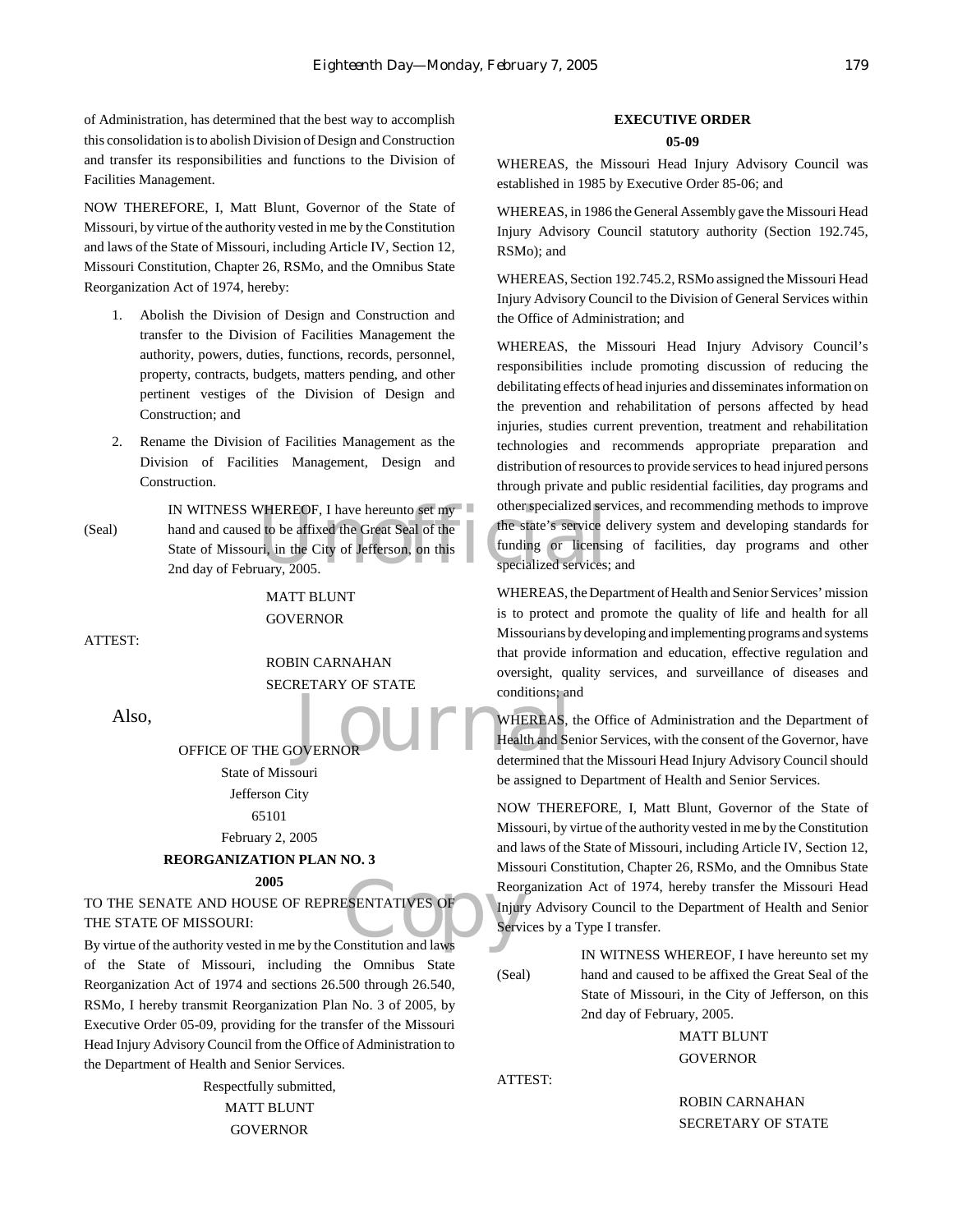Also,

### OFFICE OF THE GOVERNOR State of Missouri Jefferson City 65101

#### February 3, 2005

#### **REORGANIZATION PLAN NO. 4**

#### **2005**

#### TO THE SENATE AND HOUSE OF REPRESENTATIVES OF THE STATE OF MISSOURI:

By virtue of the authority vested in me by the Constitution and laws of the State of Missouri, including the Omnibus State Reorganization Act of 1974 and sections 26.500 through 26.540, RSMo, I hereby transmit Reorganization Plan No. 4 of 2005, by Executive Order 05-10, providing for the transfer of in-home service programs from the Department of Social Services and the Department of Elementary and Secondary Education to the Department of Health and Senior Services.

> Respectfully submitted, MATT BLUNT GOVERNOR

# **EXECUTIVE ORDER**

#### **05-10**

WHEREAS, the Department of Elementary and Secondary Education is authorized pursuant to Article IX of the Missouri Constitution and created pursuant to Chapter 161.020, RSMo; and

Services is created pursuant<br>uri Constitution and Chapter WHEREAS, the Department of Social Services is created pursuant to Article IV, Section 37 of the Missouri Constitution and Chapter 660.010, RSMo; and

WHEREAS, the Department of Health and Senior Services is created pursuant to Chapter 192.005, RSMo; and

Exervices Program;<br>
Securrently provides<br>
Herly and disabled Cha WHEREAS, the Department of Elementary and Secondary Education currently provides personal attendant care to individuals with sever physical disabilities to enable them to live more independently through the Personal Assistance Services Program; and

WHEREAS, the Department of Social Services currently provides access to health care for low-income elderly and disabled individuals through the Medicaid Program; and

WHEREAS, the Department of Health and Senior Services provides support services to help seniors and adults with disabilities maintain their independence and safety; and

WHEREAS, the transfer of in-home care programs and services to one state department would better serve the state's elderly and disabled clients; and

WHEREAS, consolidation of these services would increase

efficiencies and eliminate duplication of efforts; and

WHEREAS, I am committed to integrating executive branch operations to improve the way the state delivers services.

NOW THEREFORE, I, Matt Blunt, Governor of the State of Missouri, by virtue of the authority vested in me by the Constitution and laws of the State of Missouri, including Article IV, Section 12, Missouri Constitution, Chapter 26, RSMo, and the Omnibus State Reorganization Act of 1974, hereby order the Missouri Department of Elementary and Secondary Education, the Missouri Department of Social Services, and the Missouri Department of Health and Senior Services to cooperate to:

- 1. Develop mechanisms and processes necessary to effectively transfer in-home services programs that serve the elderly and disabled individuals to the Department of Health and Senior Services;
- Hy submitted,<br>
T BLUNT<br>
TERNOR **DESCREED Services**,<br>
Take the 2. Transfer all authority, powers, duties, functions, records, personnel, property, contracts, budgets, matters pending, and other pertinent vestiges of the in-home services programs to the Department of Health and Senior Services, by Type I transfer, as defined under the Reorganization Act of 1974; and
	- 3. Take the steps necessary to maintain compliance with federal requirements, so as not to jeopardize federal financial participation with this consolidation.

IN WITNESS WHEREOF, I have hereunto set my (Seal) hand and caused to be affixed the Great Seal of the State of Missouri, in the City of Jefferson, on this 3rd day of February, 2005.

> MATT BLUNT GOVERNOR

ATTEST:

ROBIN CARNAHAN SECRETARY OF STATE

President Pro Tem Gibbons referred the appointments to the Committee on Gubernatorial Appointments.

President Pro Tem Gibbons assumed the Chair.

#### **REPORTS OF STANDING COMMITTEES**

Senator Bartle, Chairman of the Committee on the Judiciary and Civil and Criminal Jurisprudence, submitted the following report:

Mr. President: Your Committee on the Judiciary and Civil and Criminal Jurisprudence, to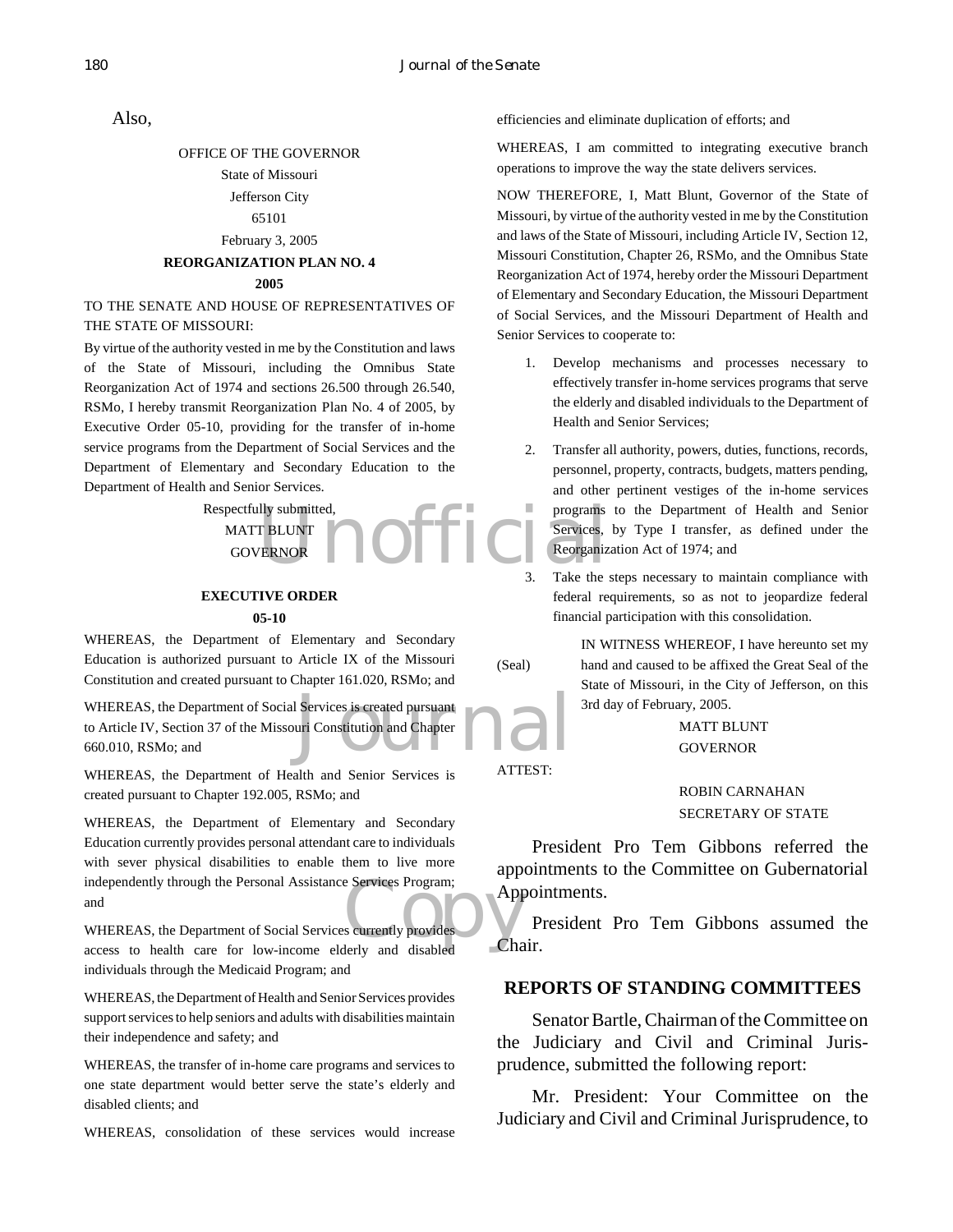which were referred **SB 10** and **SB 27**, begs leave to report that it has considered the same and recommends that the Senate Committee Substitute, hereto attached, do pass.

Senator Crowell, Chairman of the Committee on Pensions, Veterans' Affairs and General Laws, submitted the following report:

Mr. President: Your Committee on Pensions, Veterans' Affairs and General Laws, to which were referred **SB 202**, **SB 33**, **SB 45**, **SB 183** and **SB 217**, begs leave to report that it has considered the same and recommends that the Senate Committee Substitute, hereto attached, do pass.

President Kinder assumed the Chair.

# **SECOND READING OF SENATE BILLS**

The following Bills were read the 2nd time and referred to the Committees indicated:

**SB 275**—Pensions, Veterans' Affairs and General Laws.

**SB 276**—Pensions, Veterans' Affairs and General Laws.

**SB 277**—Small Business, Insurance and Industrial Relations.

Pursuant to S<br>Civil and Criminal<br>Committee on<br>Senator **SB 278**—Judiciary and Civil and Criminal Jurisprudence.

**SB 279**—Judiciary and Civil and Criminal Jurisprudence.

**SB 280**—Financial and Governmental Organizations and Elections.

SB 281—Agriculture, Conservation, Parks and<br>
ural Resources.<br>
SB 282—Economic Development, Tourism **SB 281**—Agriculture, Conservation, Parks and Natural Resources.

and Local Government.

**SB 283**—Pensions, Veterans' Affairs and General Laws.

**SB 284**—Agriculture, Conservation, Parks and Natural Resources.

**SB 285**—Education.

**SB 286**—Education.

**SB 287**—Education.

**SB 288**—Economic Development, Tourism and Local Government.

**SB 289**—Economic Development, Tourism and Local Government.

**SB 290**—Transportation.

#### **REFERRALS**

President Pro Tem Gibbons referred **SCR 3** to the Committee on Rules, Joint Rules and Resolutions.

### **COMMUNICATIONS**

Senator Gibbons submitted the following:

February 3, 2005

Wrs. Terry Spieler<br>
tees indicated:<br>
Secretary of the Mis<br>
State Capitol, Room<br>
Jefferson City, MO Mrs. Terry Spieler Secretary of the Missouri Senate State Capitol, Room 325 Jefferson City, MO 65101

#### **RE: Appointment of Joint Committee on State Records Commission**

Dear Terry:

Pursuant to Section 109.250 of the Revised Statutes of Missouri (RSMo 2002), I am appointing the following senator to the Joint Committee on State Records Commission:

Senator Gary Nodler

If you have any questions, please feel free to contact me at your earliest convenience.

Yours truly,

/s/ Michael R. Gibbons MICHAEL R. GIBBONS President Pro Tem

Also,

February 3, 2005

Mrs. Terry Spieler Secretary of the Missouri Senate State Capitol, Room 325 Jefferson City, MO 65101

**RE: Appointment of the Missouri Commission on the Delta Regional Authority**